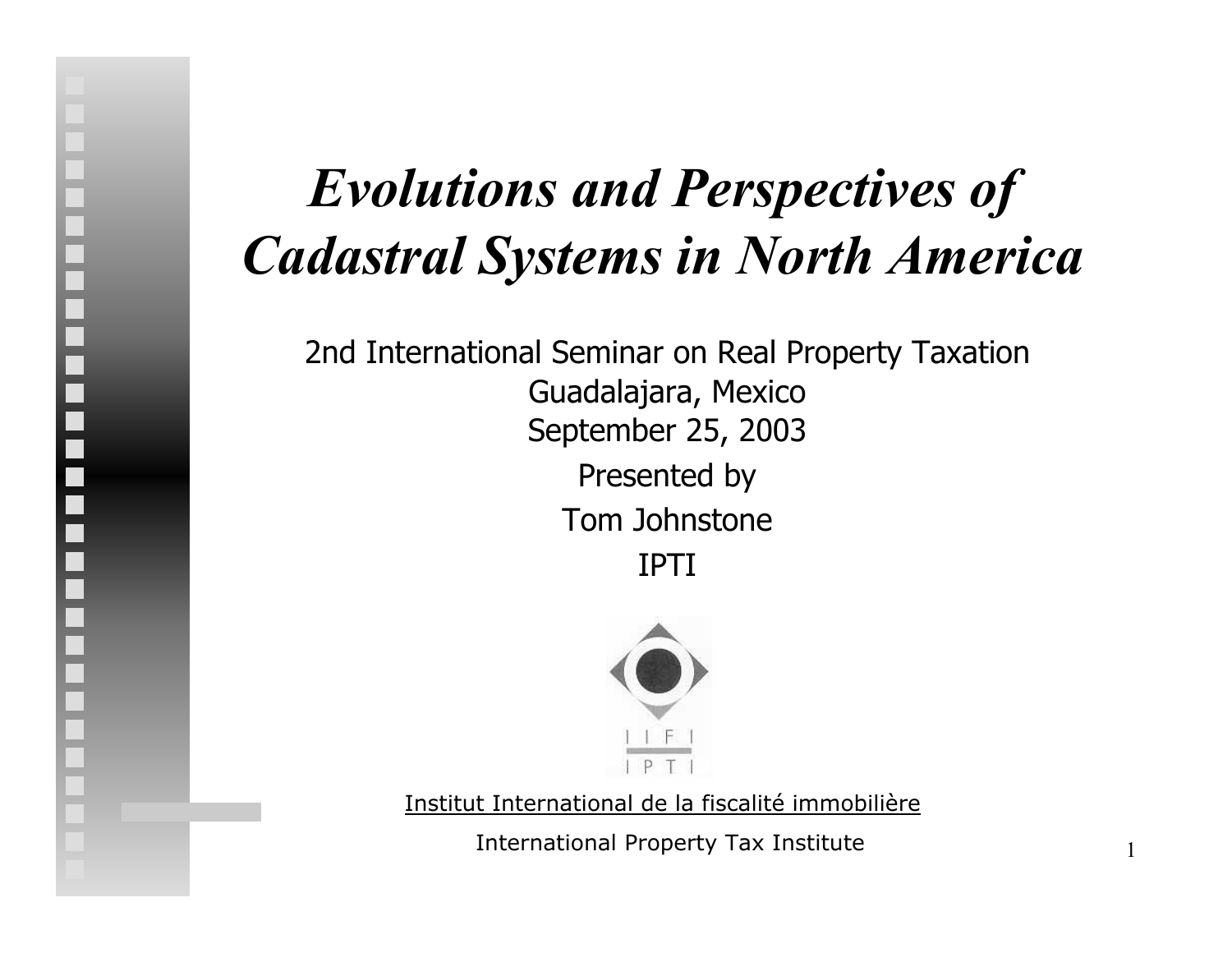# **Introduction**

North America is not only 2 countries but 62 separate, independent jurisdictions setting their own rules and processes for land registry, mapping assessment and tax policies

NORTH AMERICA



Greenland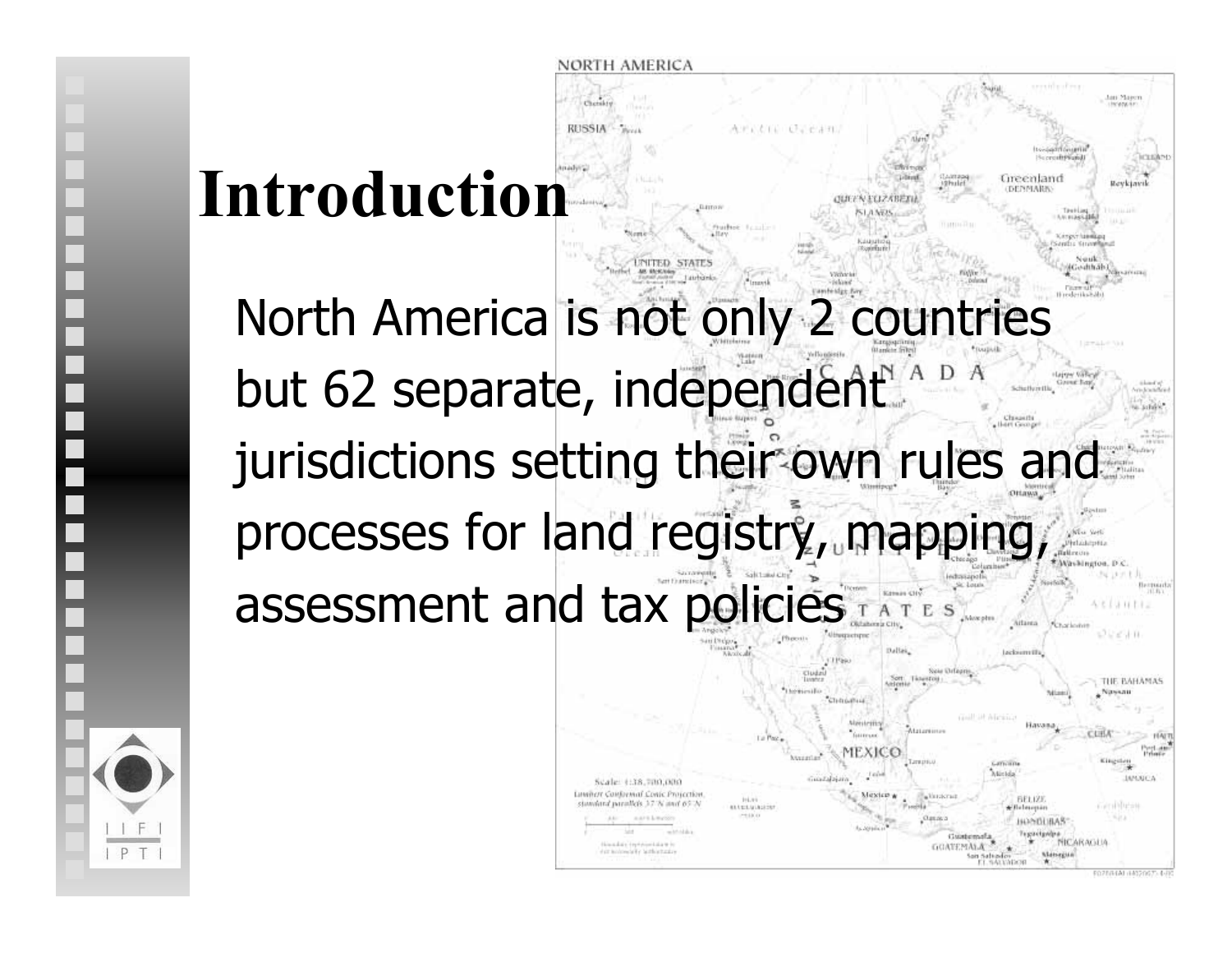# History

At the introduction of Europeans into North American, the population was so small and the land mass so large - land was seen as a virtual free good

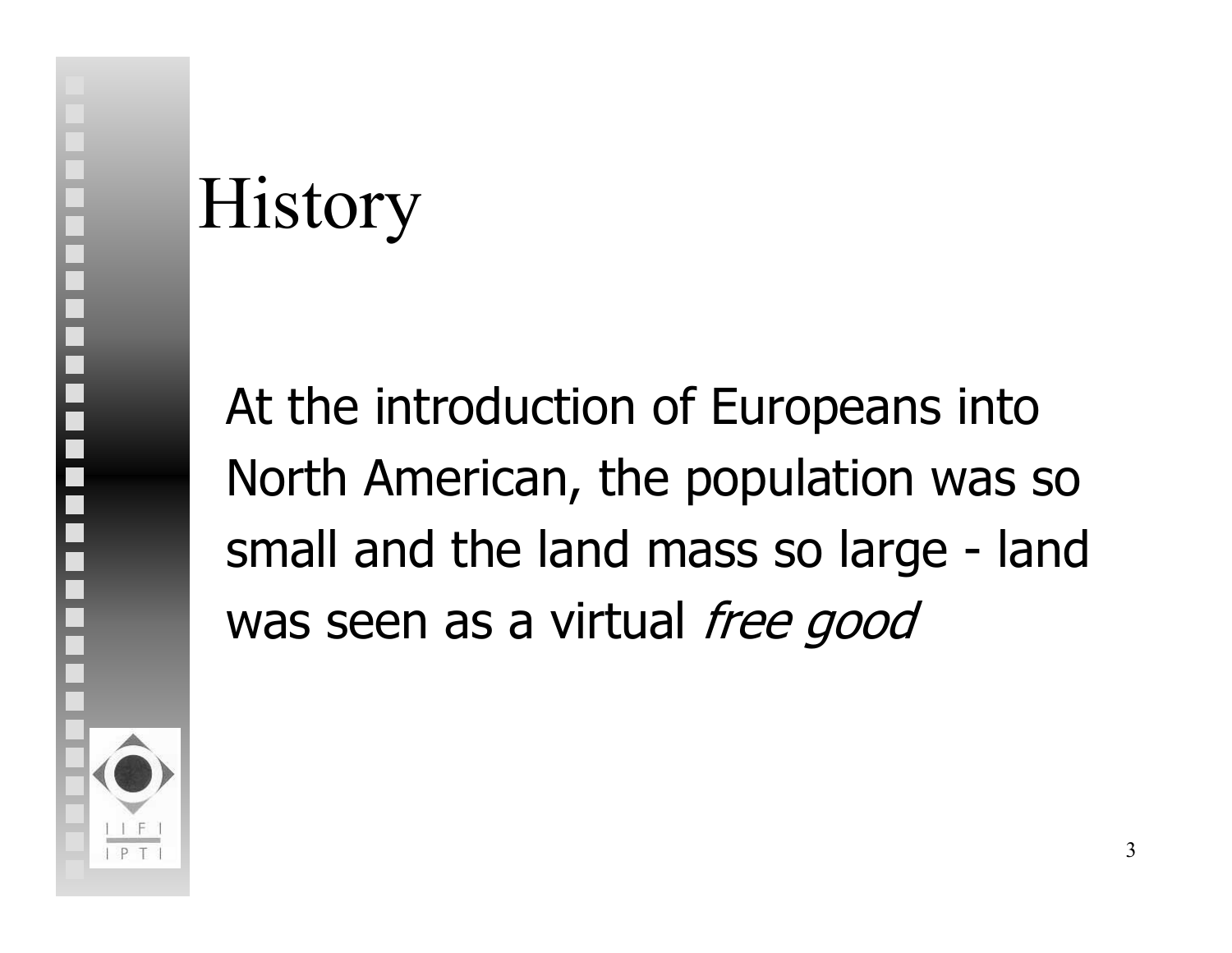### History

As a *free good* it was deemed unnecessary to create and maintain a quality cadastral system.

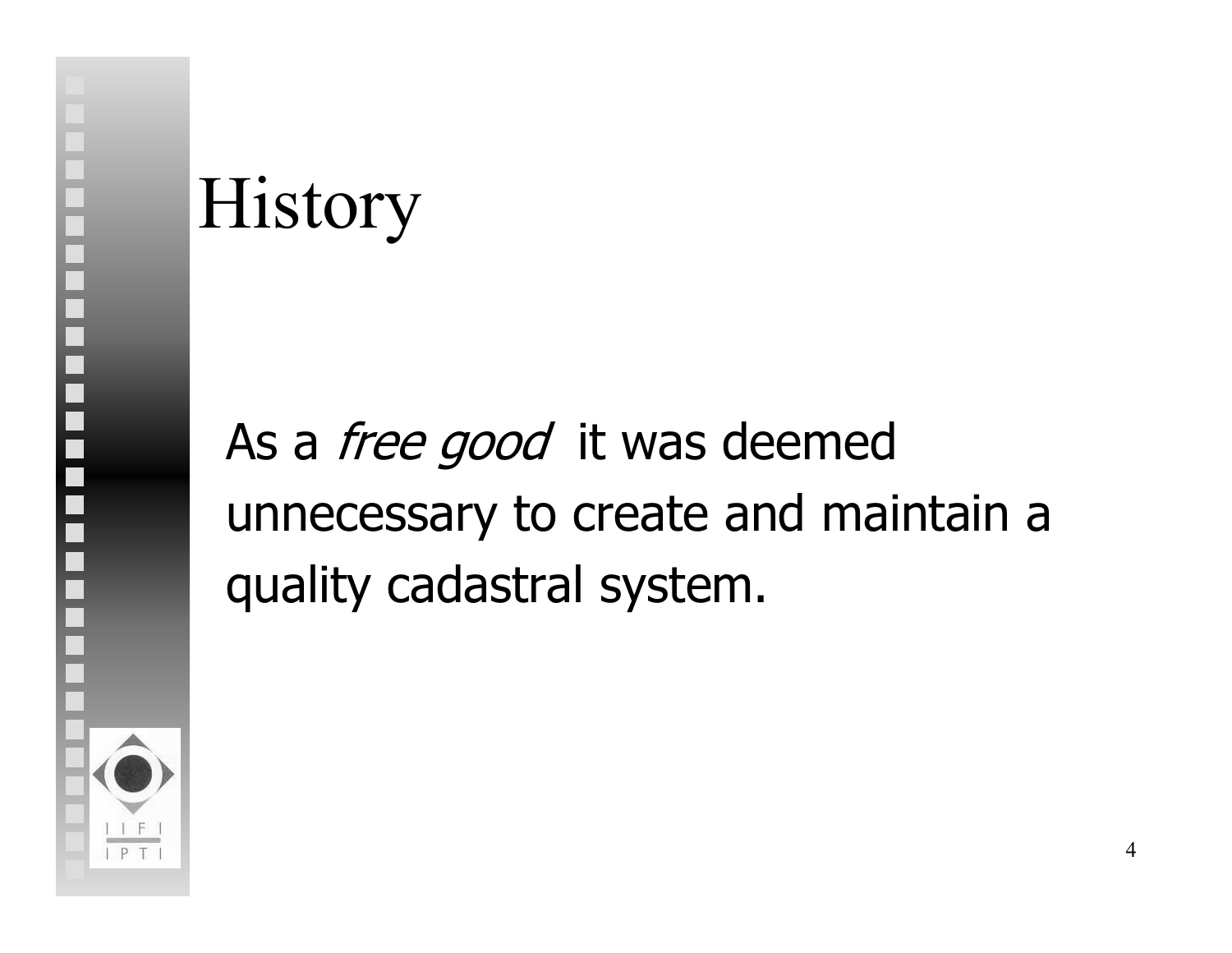### History Two exceptions -

- ■ Introduction of Torrens System of Land Registry in British Columbia
- **Use of a rectangular survey system in** both the United States and the Canadian west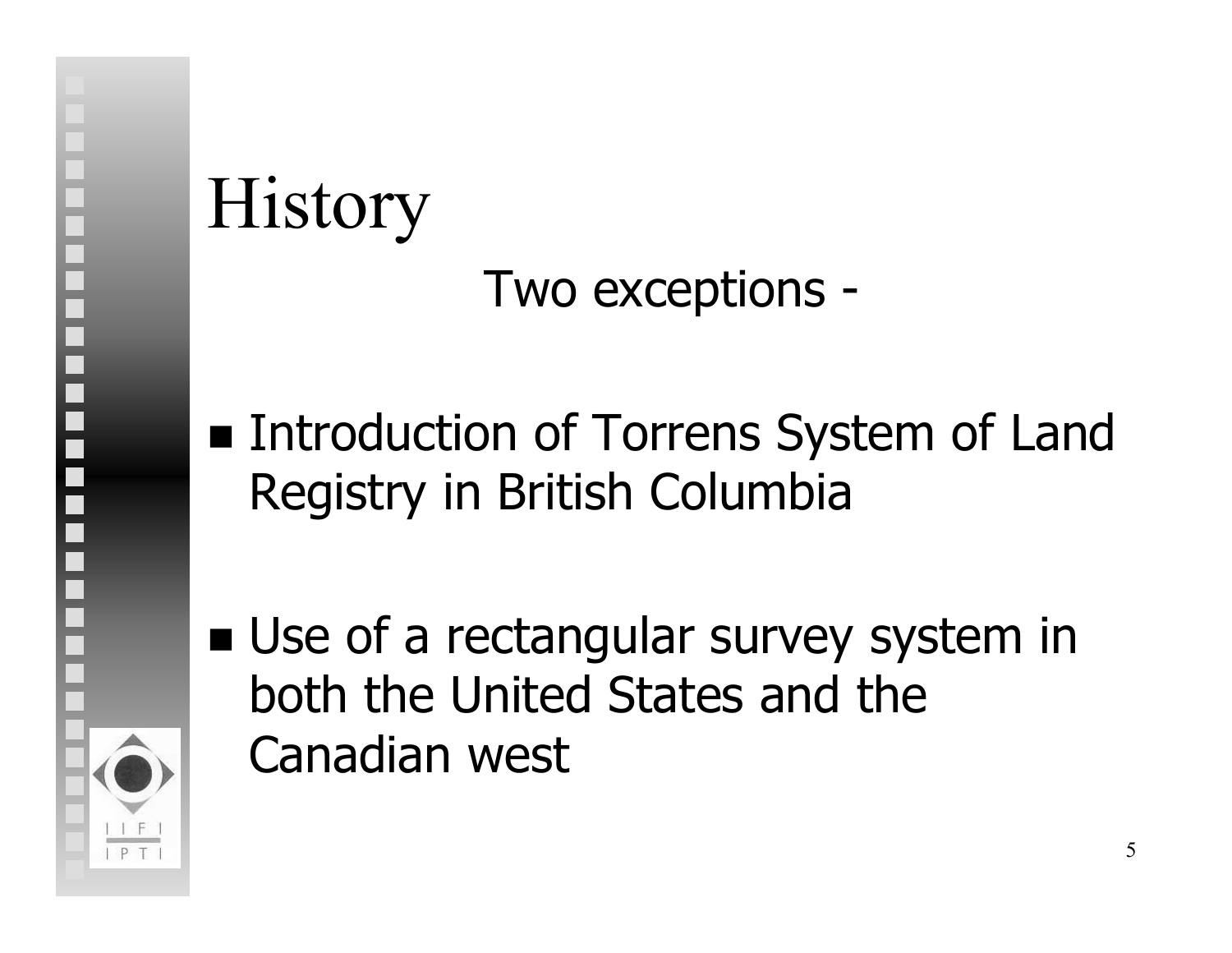### History

#### This remained unchanged for about 200 years.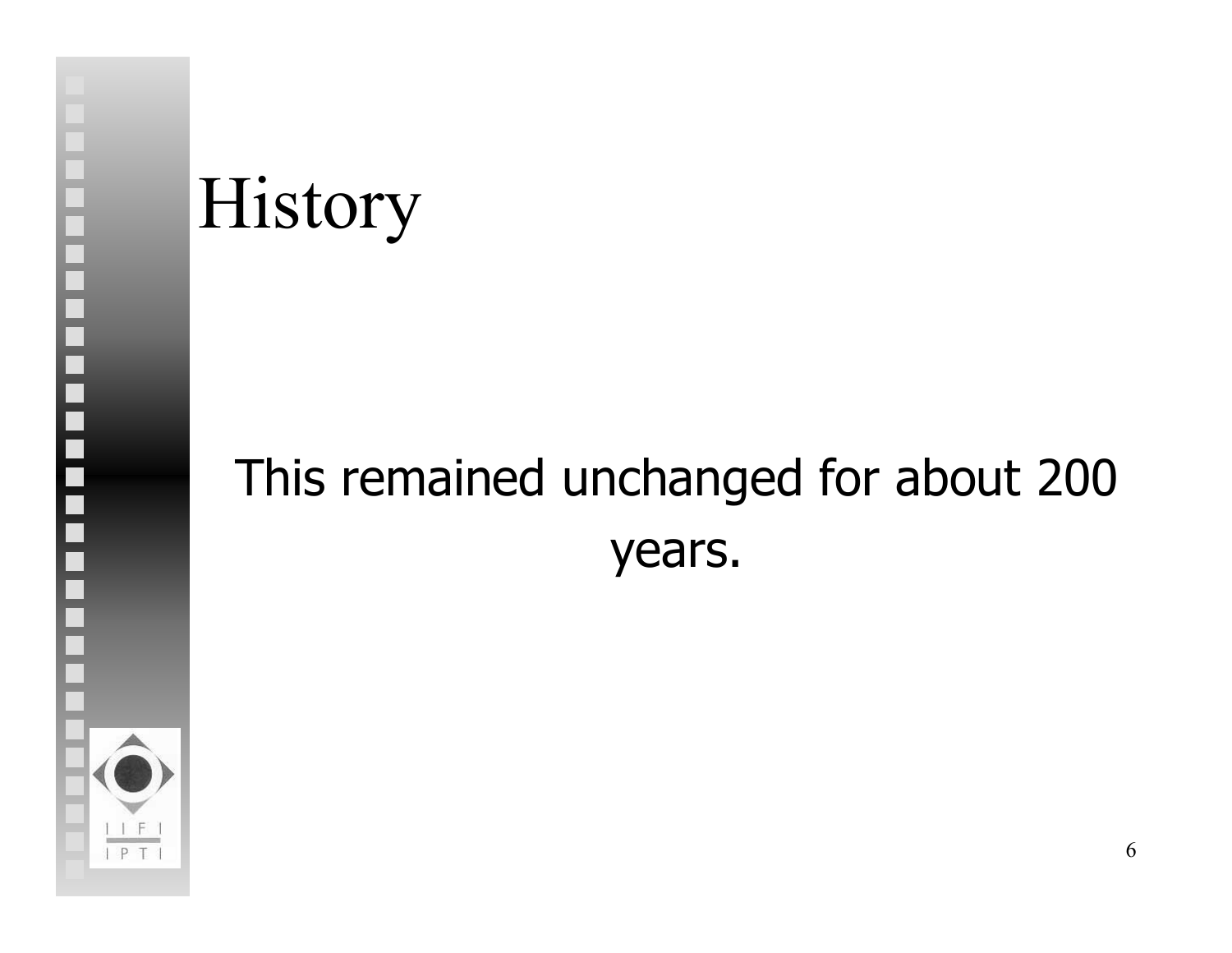## Impetus for Change

- **Need for improved valuation systems** for real property tax
- Social and economic cost created by the uncertainty of the records
- **Need for better management of public** land

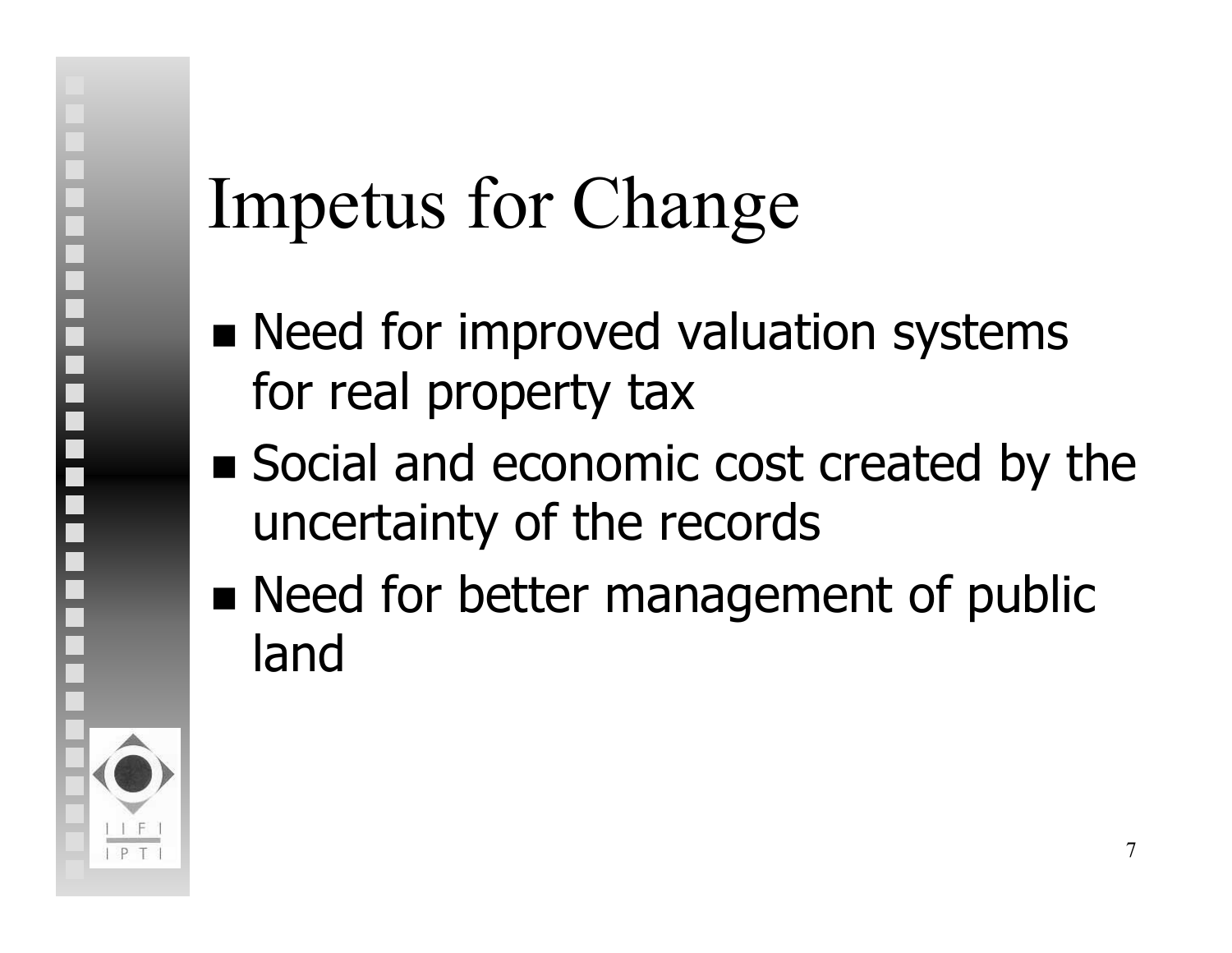### Impetus for Change

In my home province of British Columbia 92% of the land mass is publicly owned

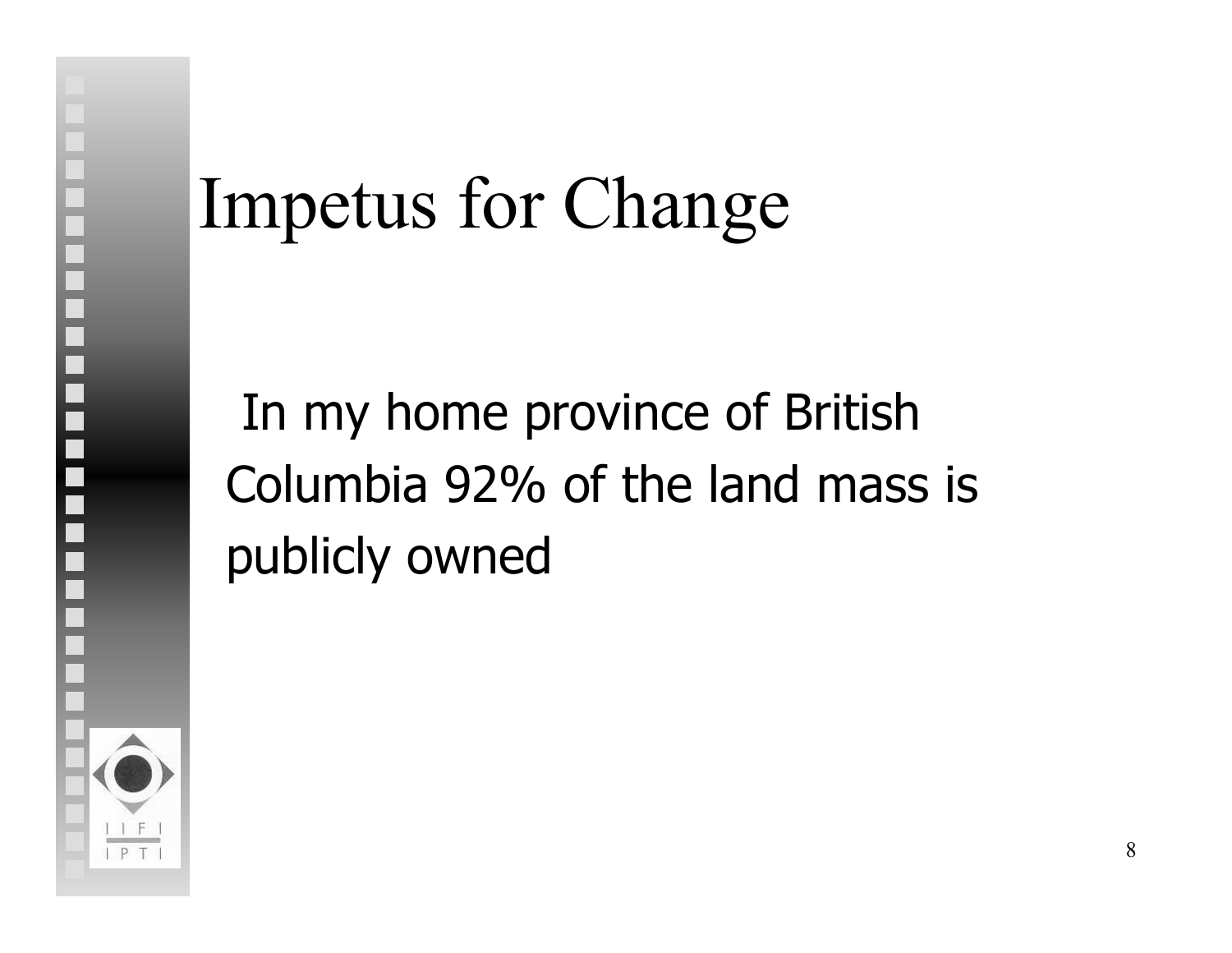#### Last Decade

- **Local government has become more** complex creating major City States
- **State and local interest in land use** planning and zoning
- **Population is becoming very urban**
- **Example 2 Greater local infrastructure and services**
- **u** Urbanization increased property values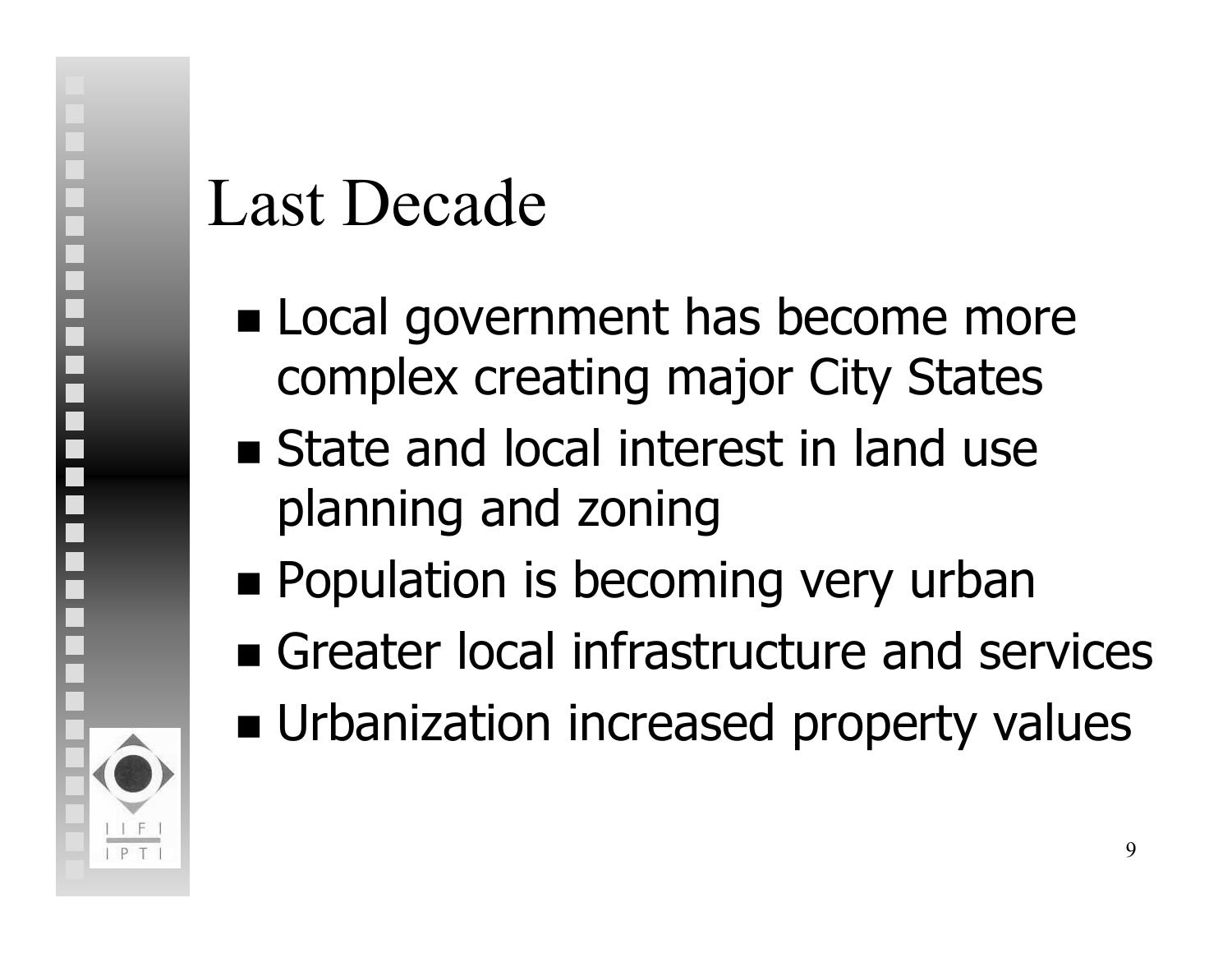#### The result...

Property records reform required a large scale community oriented land information service designed to service both the public and private sector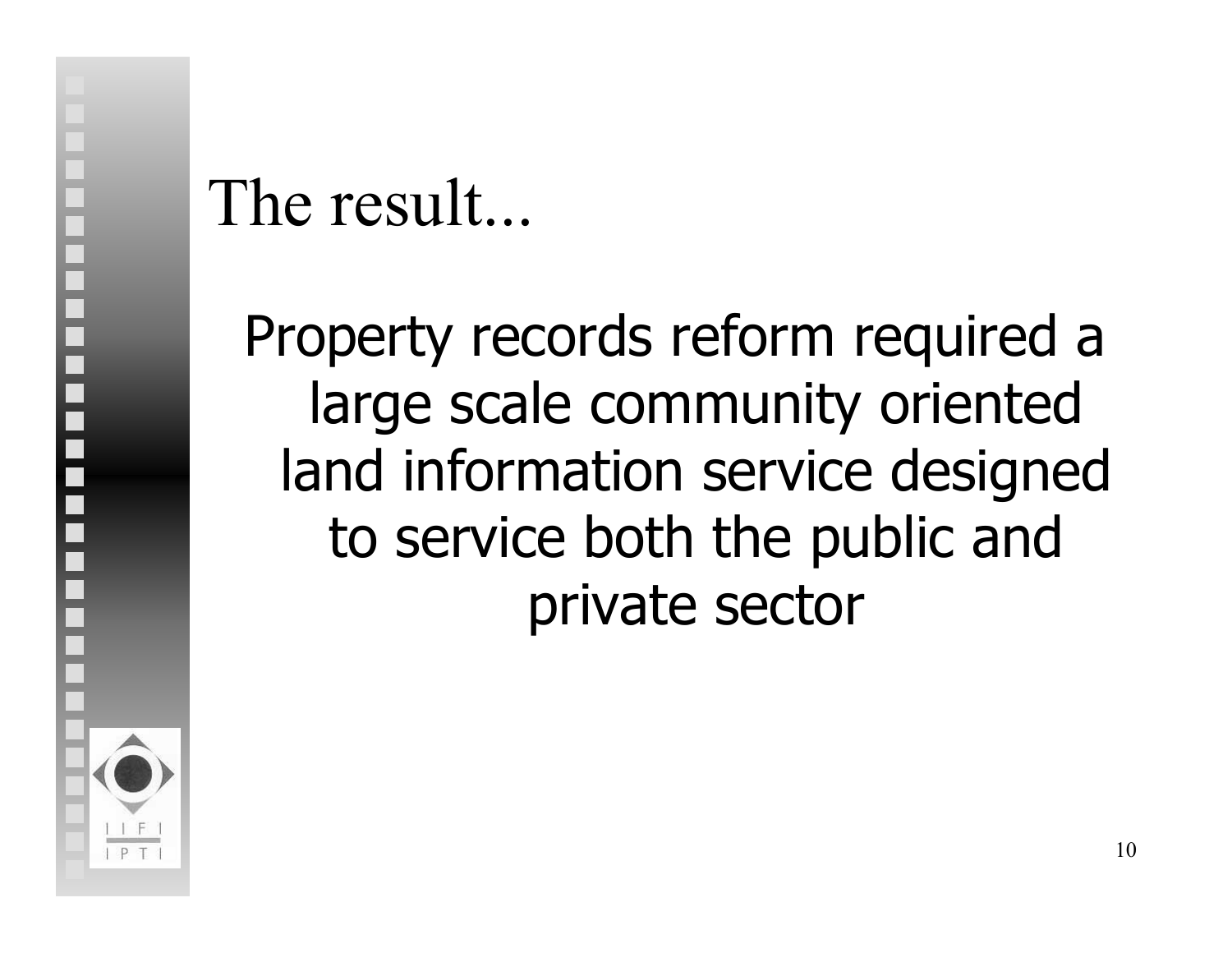## This multipurpose cadastral must

- **Employ a proprietary land parcel (the** cadastral parcel) as a fundamental unit of special organization
- Relate a series of land information records to this parcel base
- **Provide ready and efficient access**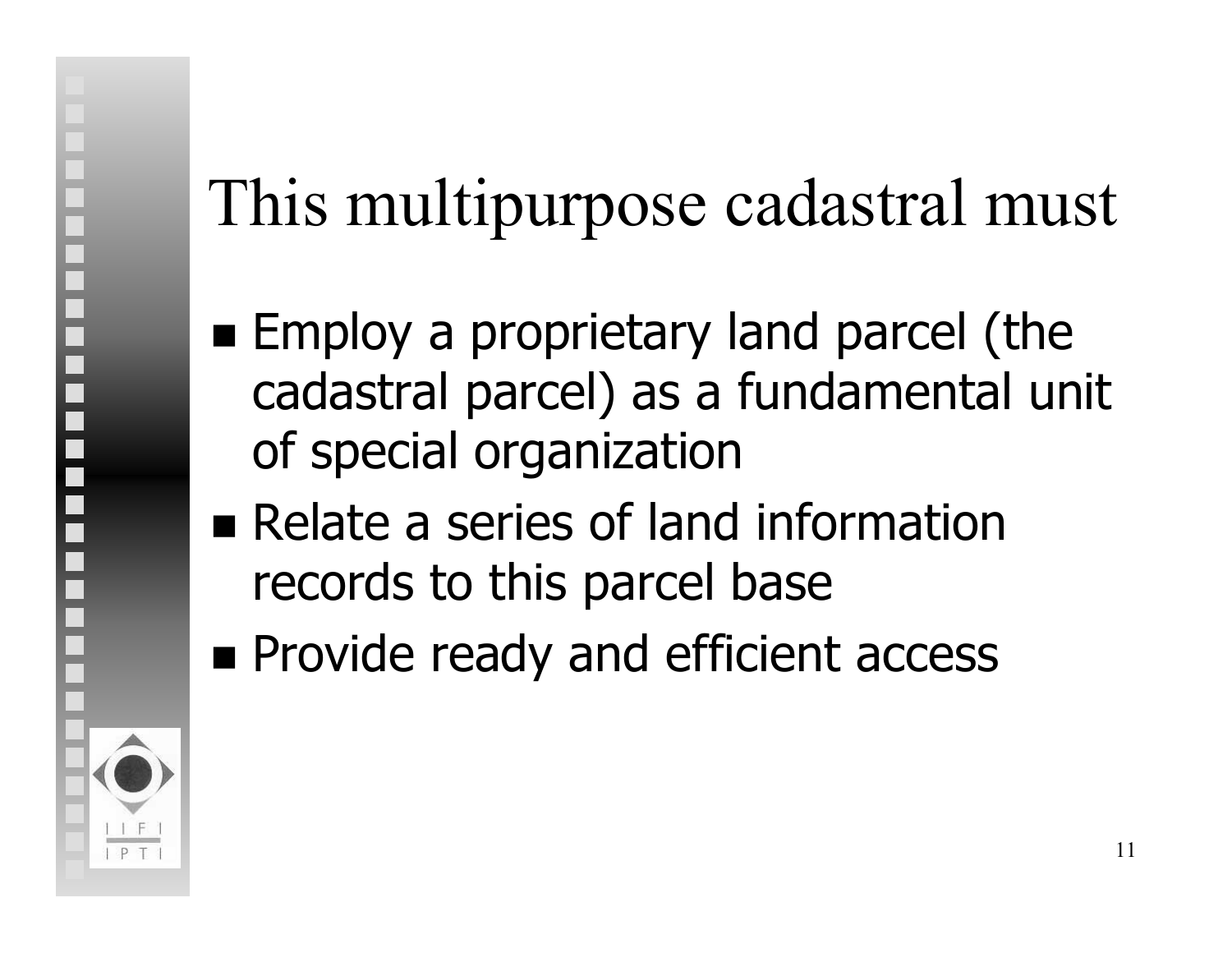

Ë

 $IF$  $IPT$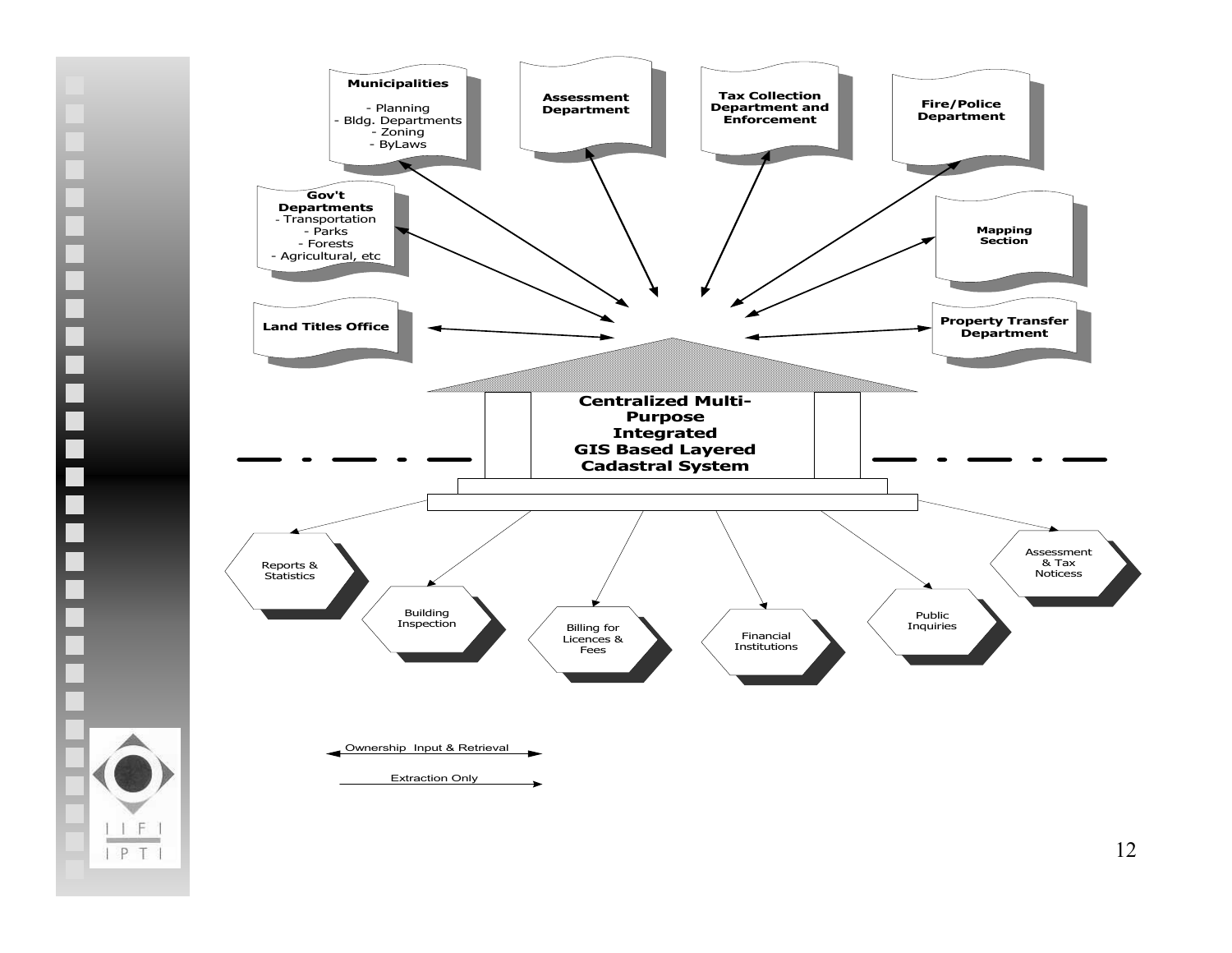The ability to interpret these data and the management of data allows a public organization to move from automating to informating

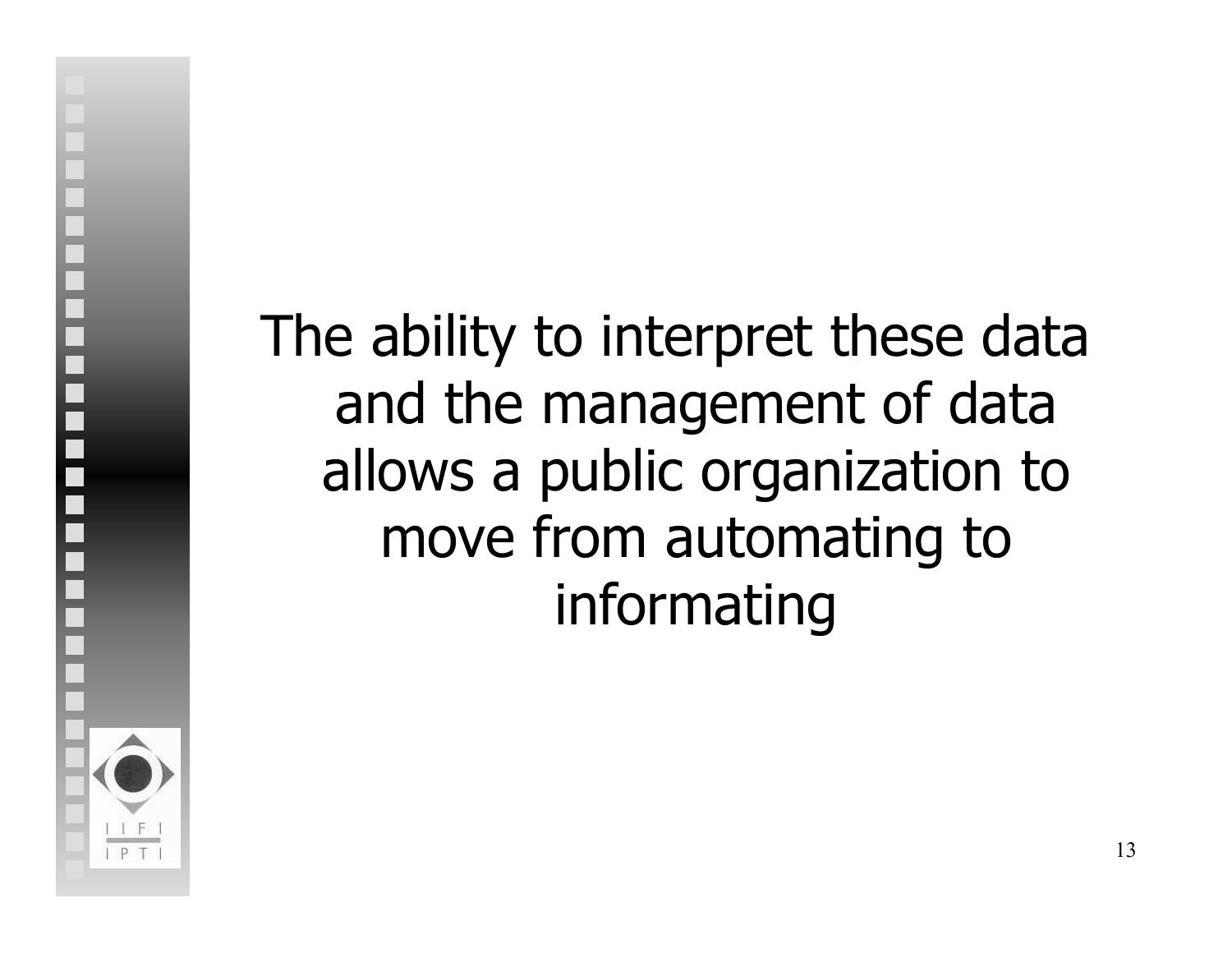### Introduction

*The Atlantic Monthly: Cover Story titled "The Computer Delusion" by Todd Oppenheimer.*

#### **"There is no good evidence that most uses of computers significantly improve teaching and learning"**

- Organizations, both public and private, are acquiring sophisticated information technologies
- Effort to reduce costs and increase efficiency.
- Acquiring these technologies may not be enough to achieve higher levels of effectiveness.

#### *Technology, by itself, is not enough.*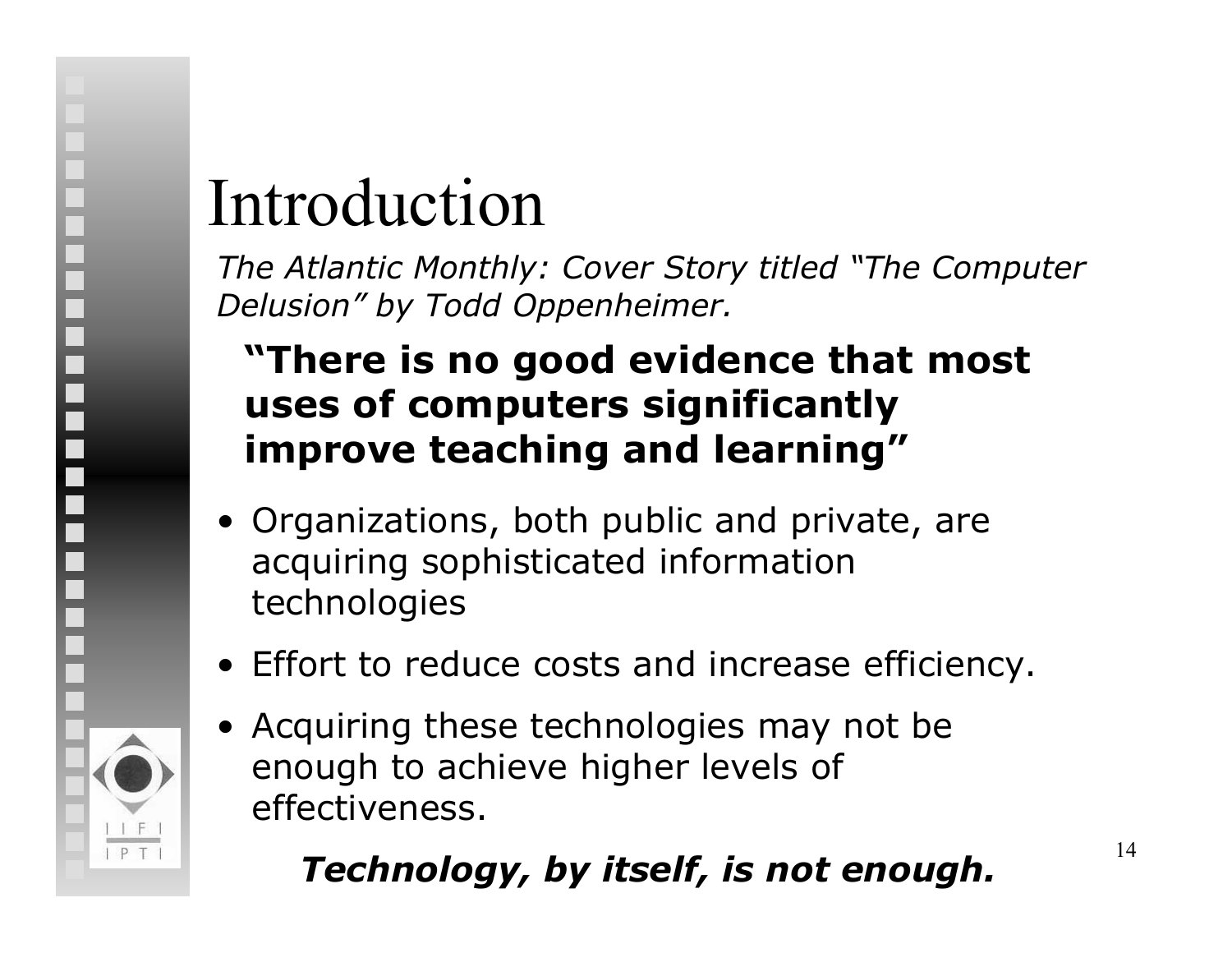#### Automating vs. Informating

i<br>Sebagai<br>Sebagai

| <b>Automating</b>                                                               | <b>Informating</b>                                                      |
|---------------------------------------------------------------------------------|-------------------------------------------------------------------------|
| $\triangleright$ incremental<br>improvement                                     | $\triangleright$ significant<br>improvement                             |
| $\triangleright$ technology                                                     | $\triangleright$ information &<br>communication                         |
| $\triangleright$ local / specific tasks                                         | $\triangleright$ global / enterprise<br>wide                            |
| $\triangleright$ improved efficiency<br>by high volume,<br>repetitive functions | $\triangleright$ improved efficiency<br>by improved decision-<br>making |
| <b>EVOLUTION</b>                                                                | <b>REVOLUTION</b>                                                       |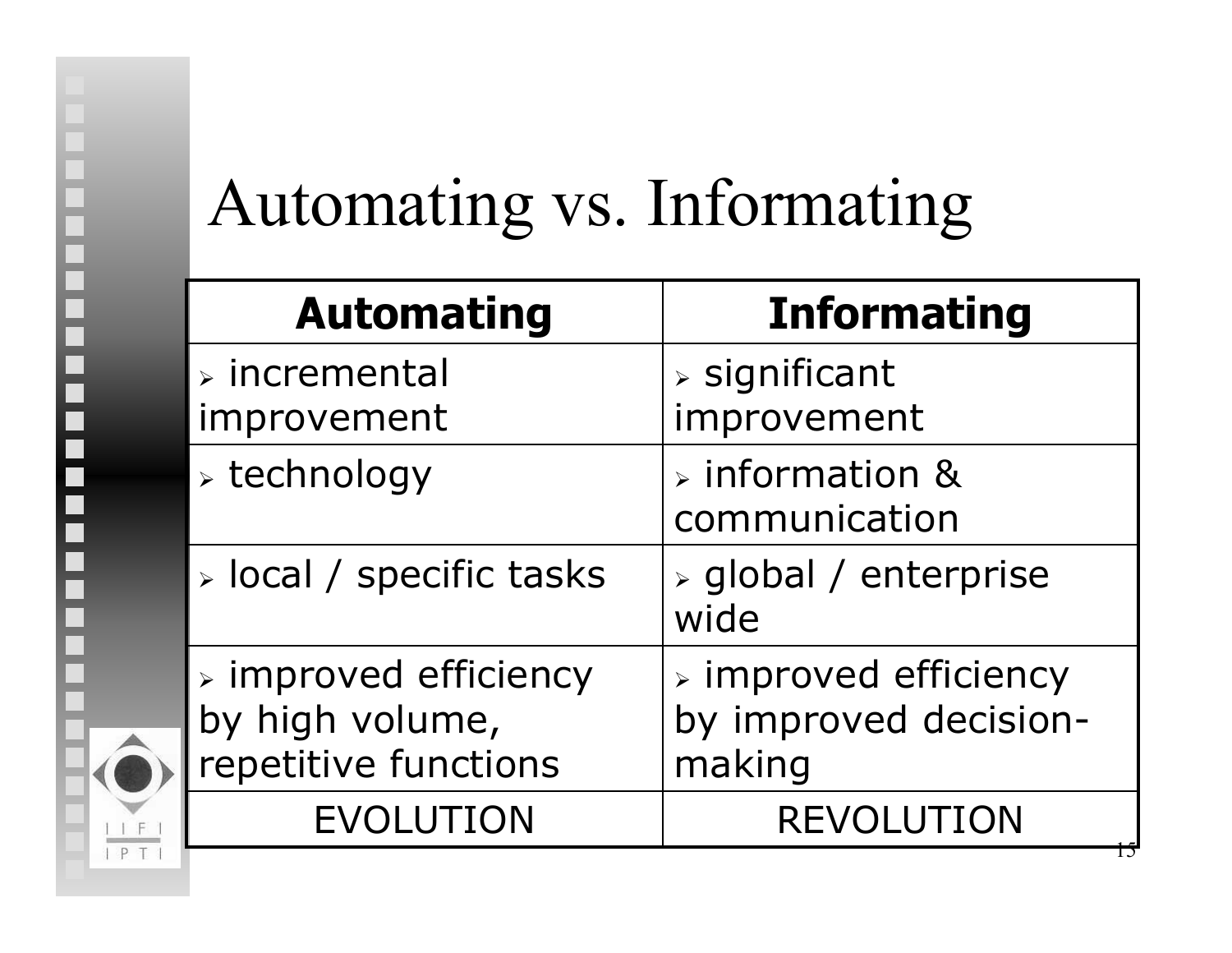#### Automating

- Current technology tends to focus on automating;
- Bolting additional technologies on top of what is already being done

#### i.e. Using computers as expensive calculators or using computers as fancy word processors

If reports are automated, the result is prettier reports; we don't necessarily improve the quality of the report or the quality of the conclusion.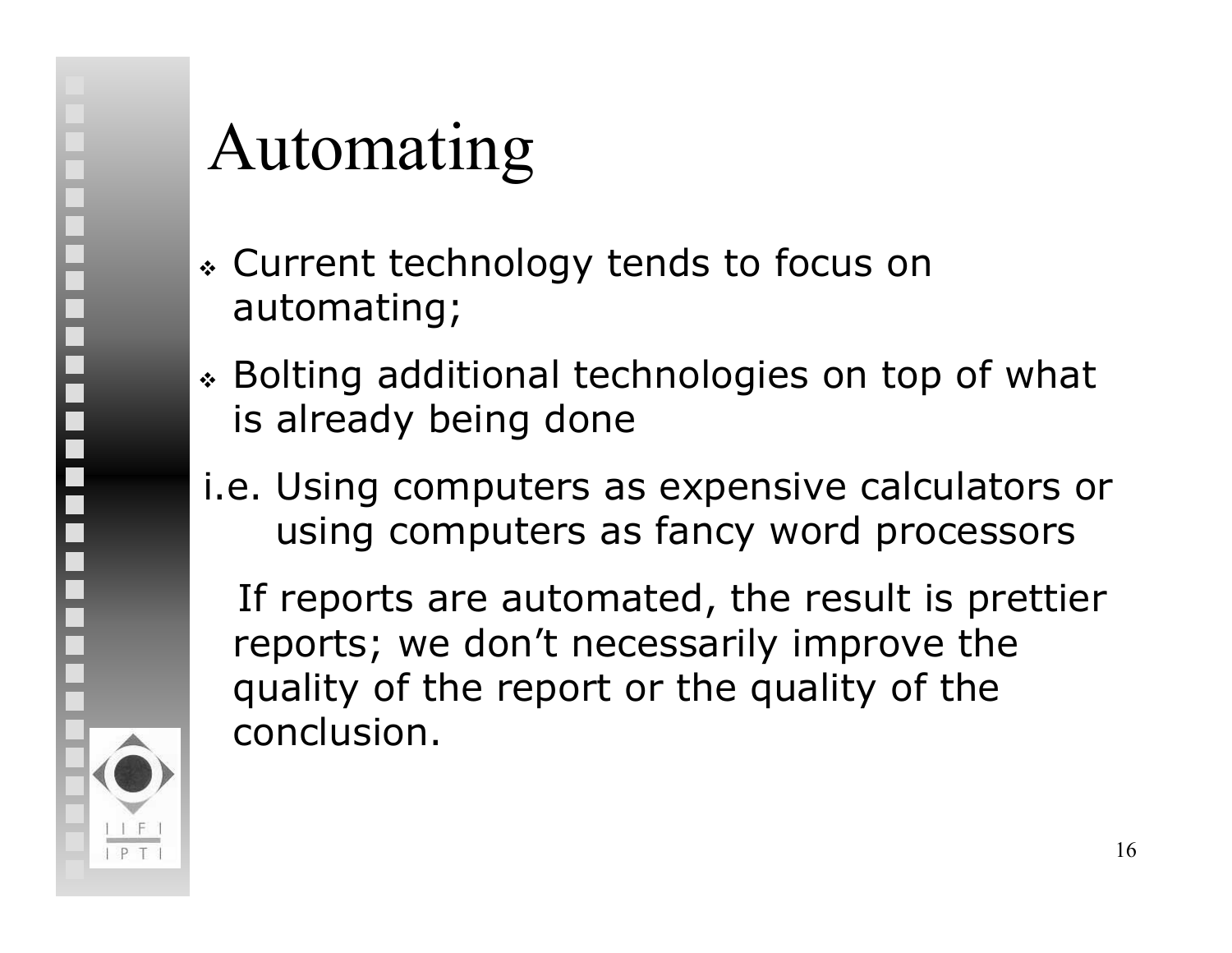#### Informating

- The 'real' revolution is information and communication – not technology.
- An informating strategy emphasizes innovation and competitive advantage in which manipulatior of information can be as important as the production of material goods, I.e.
- Data mining and benchmarking of existing data
- \* Knowledge management systems, portals, etc.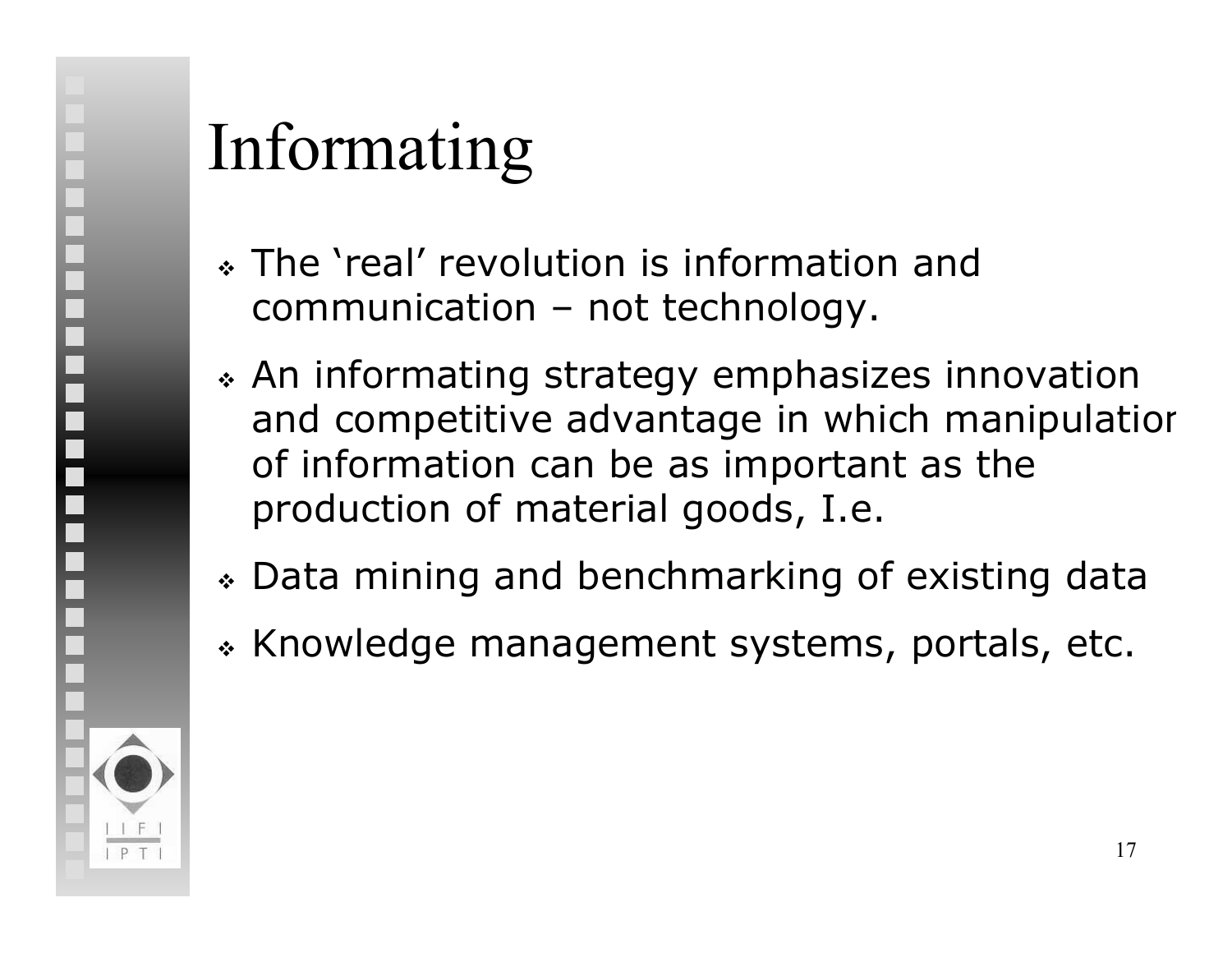

 $IPT$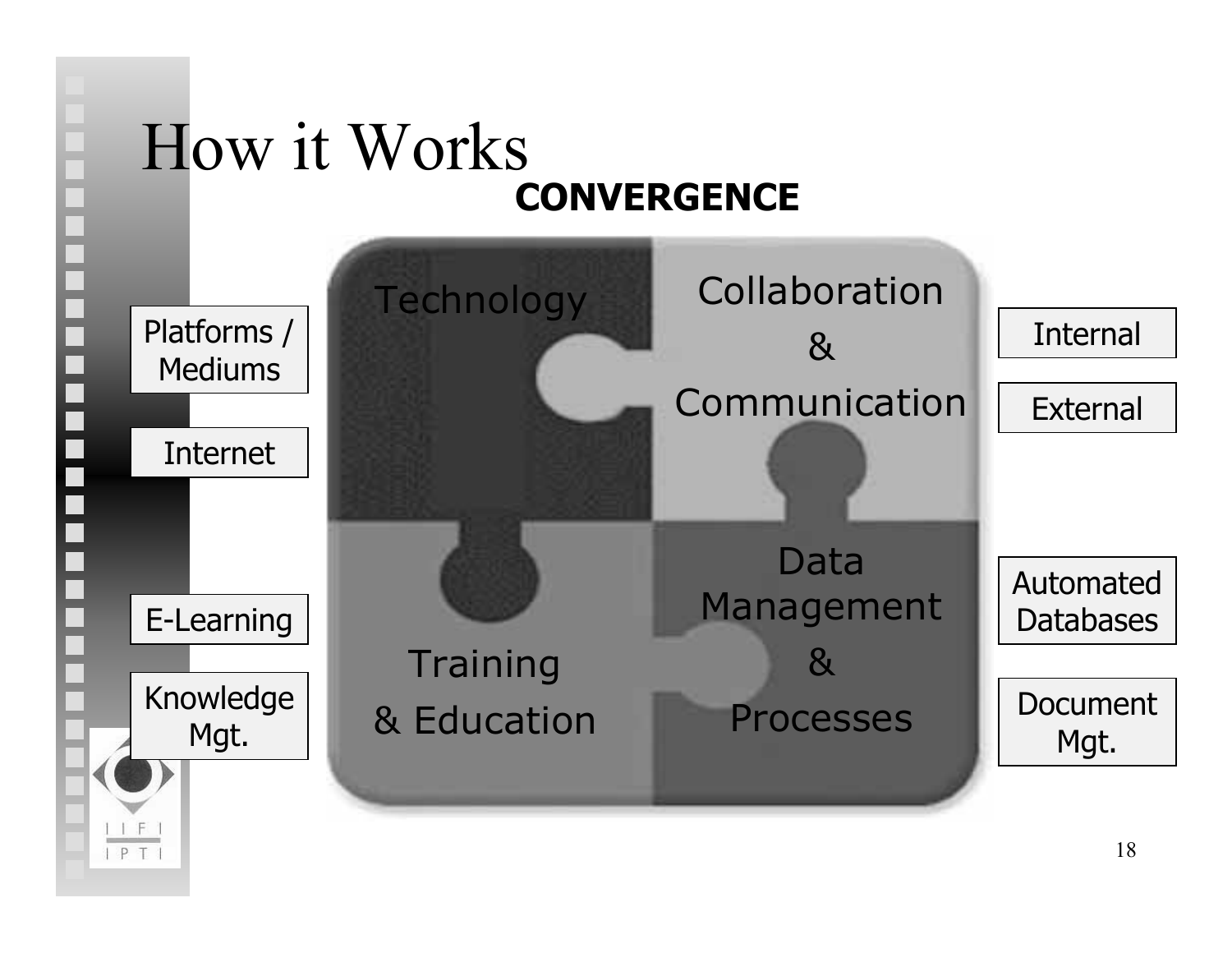#### Proactive Management Model



=<br>=<br>=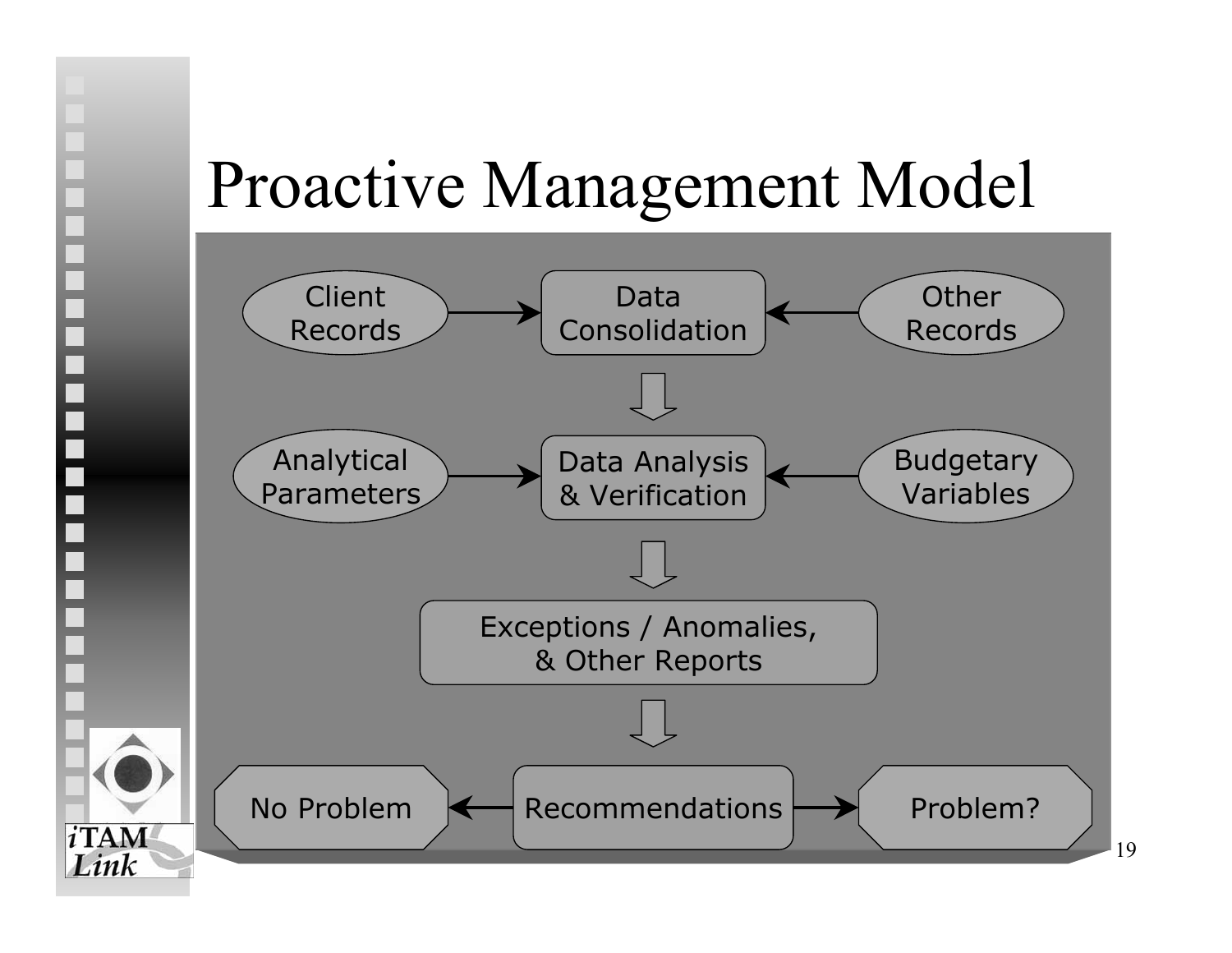### An example of "information"

- **Rarket movement graph**
- **Automatic, single property valuation** update
- For financial institution - mortgage application
- **Example 1 For assessor - update values**
- **Assessment audit by public**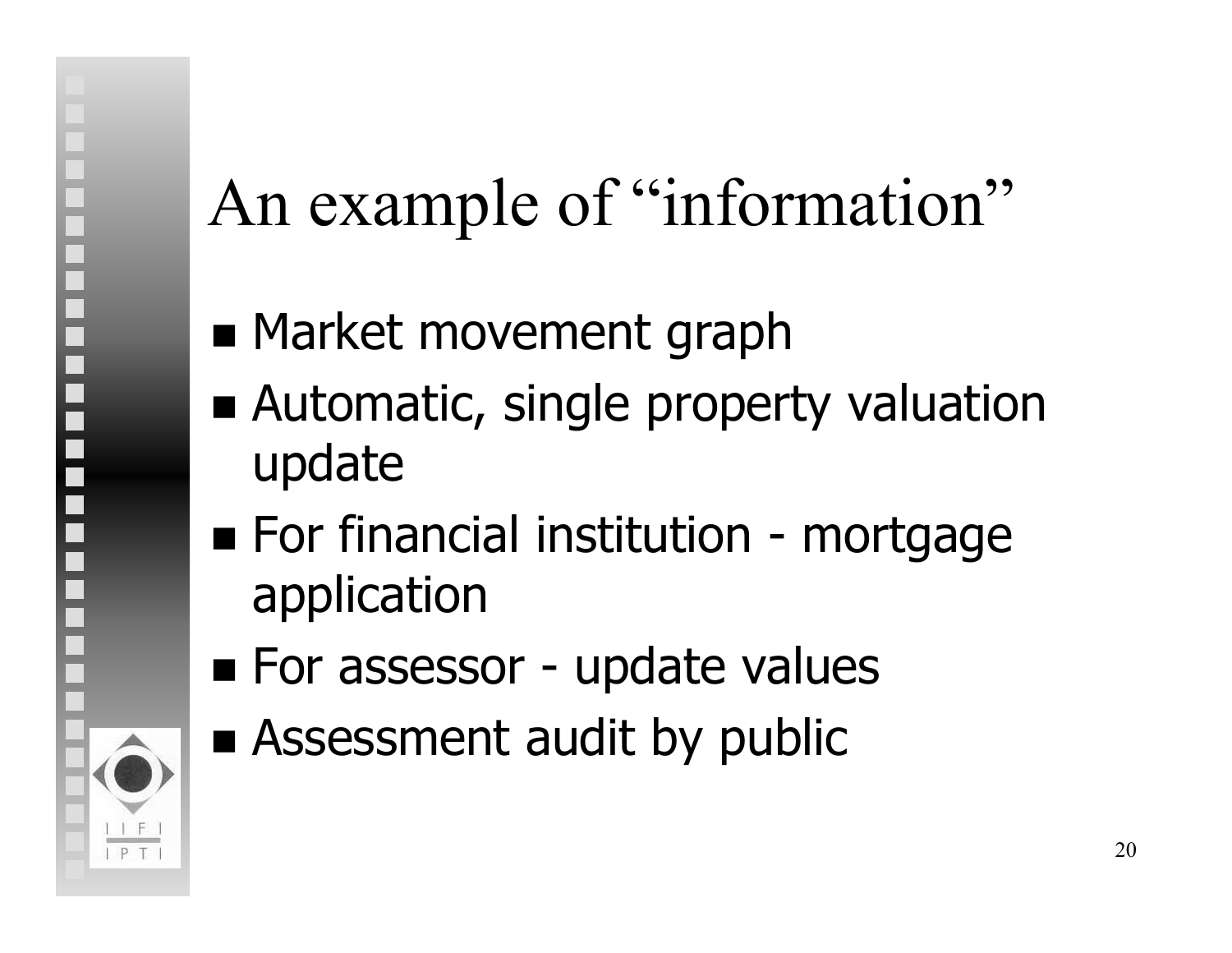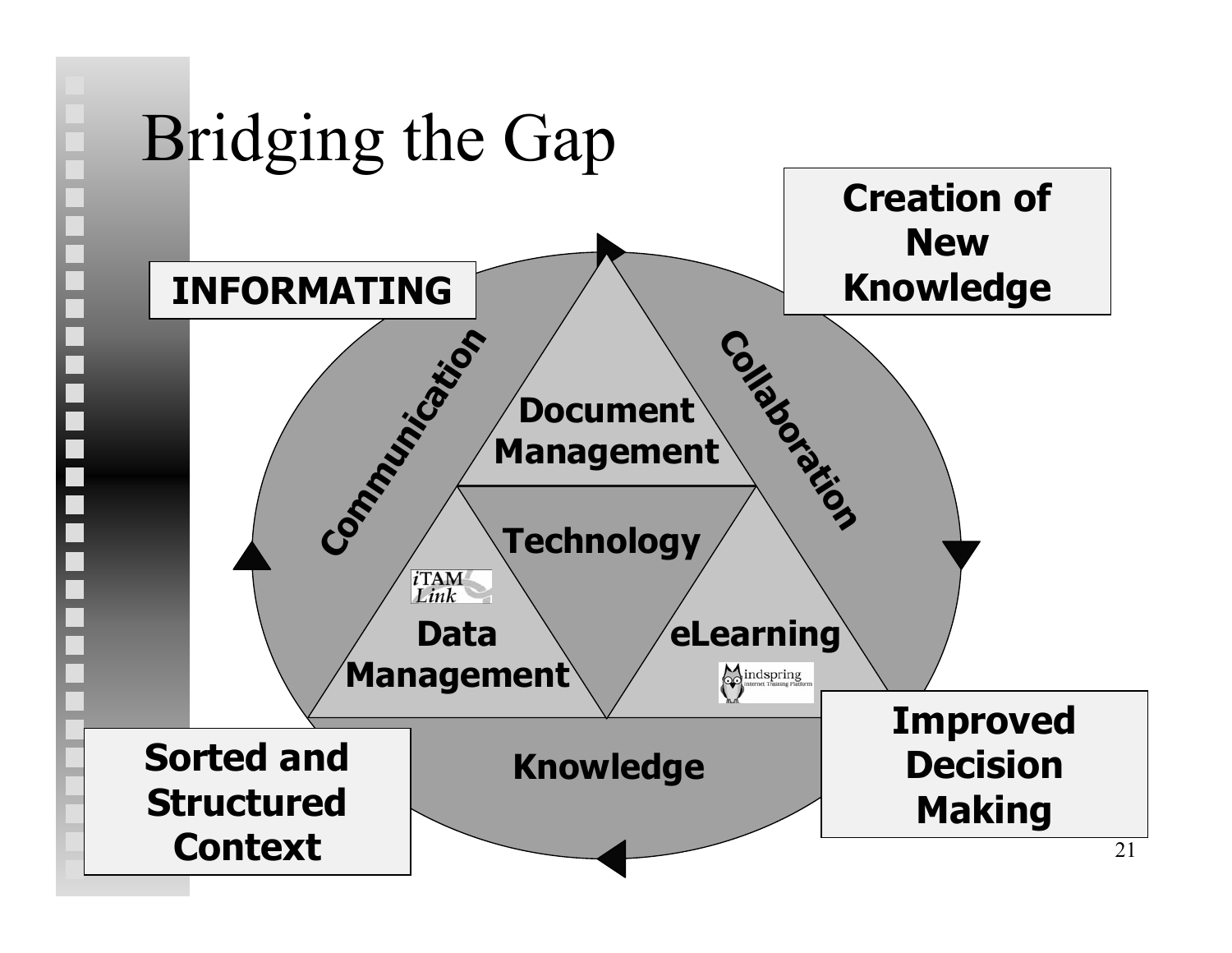#### The merger of a multi-purpose cadastre with a comprehensive management tool will:

- **I** Identify knowledge gaps and point to training needs
- **Affect/facilitate change and change** management
- **Assist in making well informed decisions in a** holistic manner and ensuing all decisions are transparent

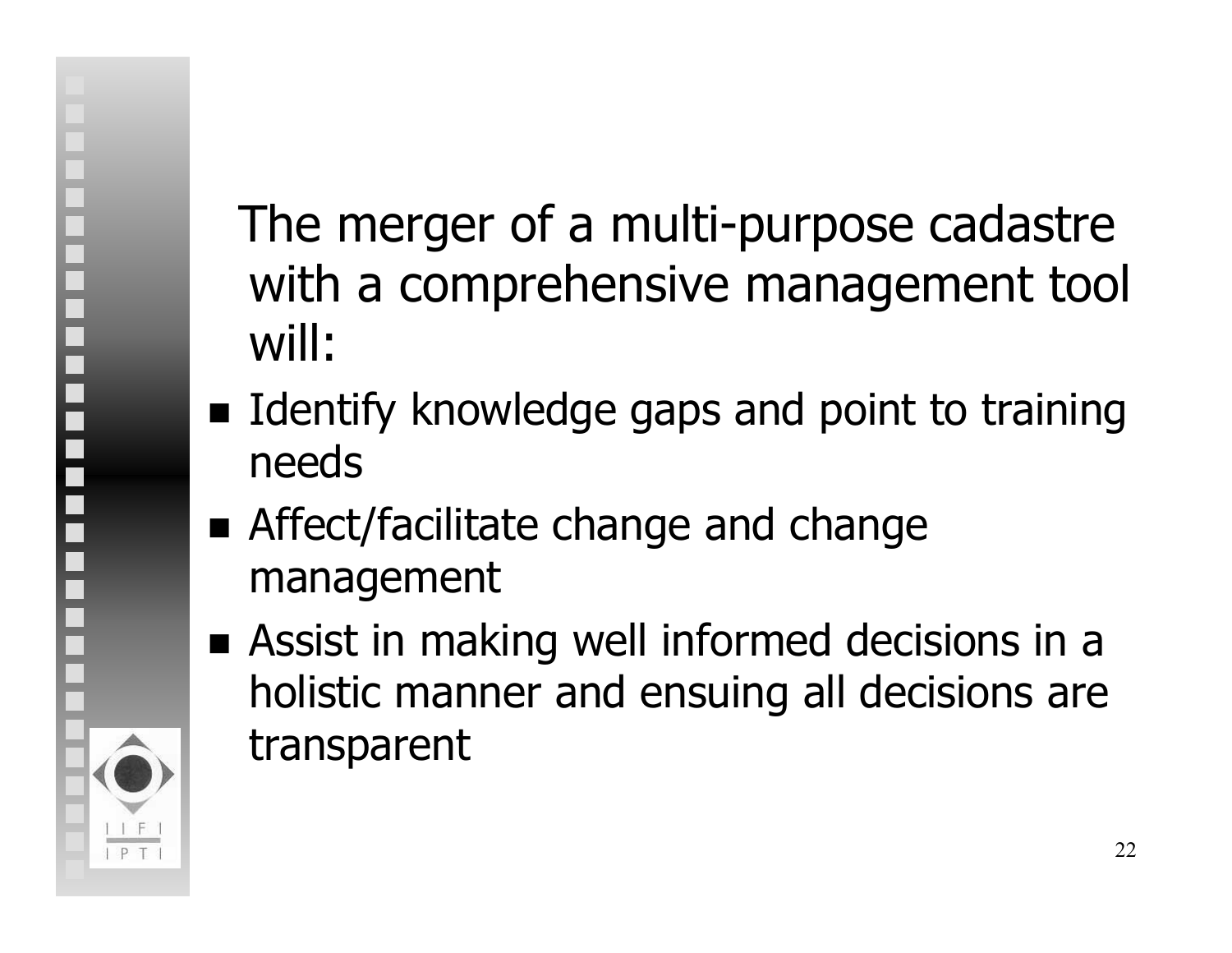When one automates, it is evolutionary changing speed, comfort in winning incremental improvement

When one informates - it is revolutionary - a whole new dynamic is created

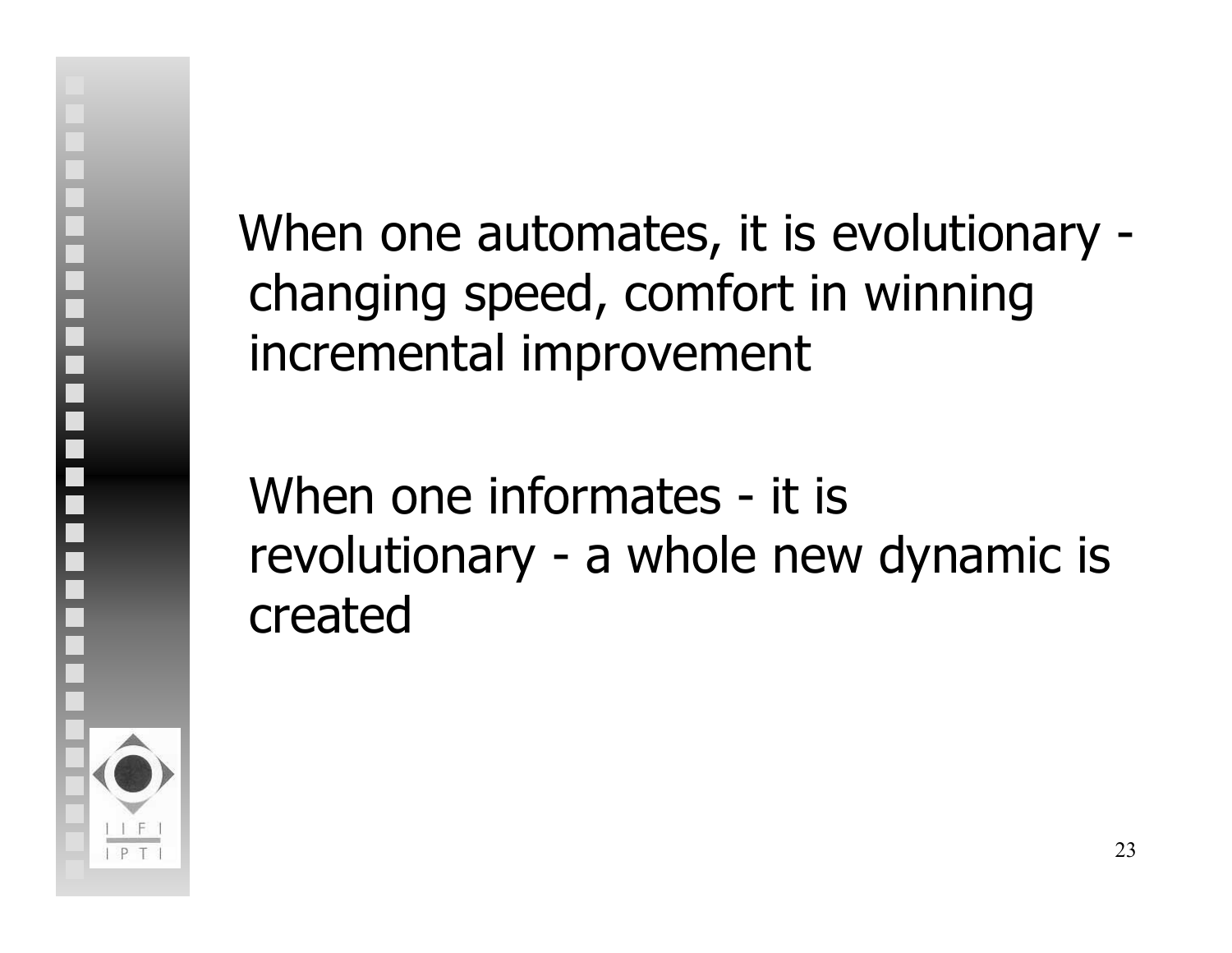#### This new dynamic builds capacity and the framework for: **Improved outputs** It greatly improves decision making